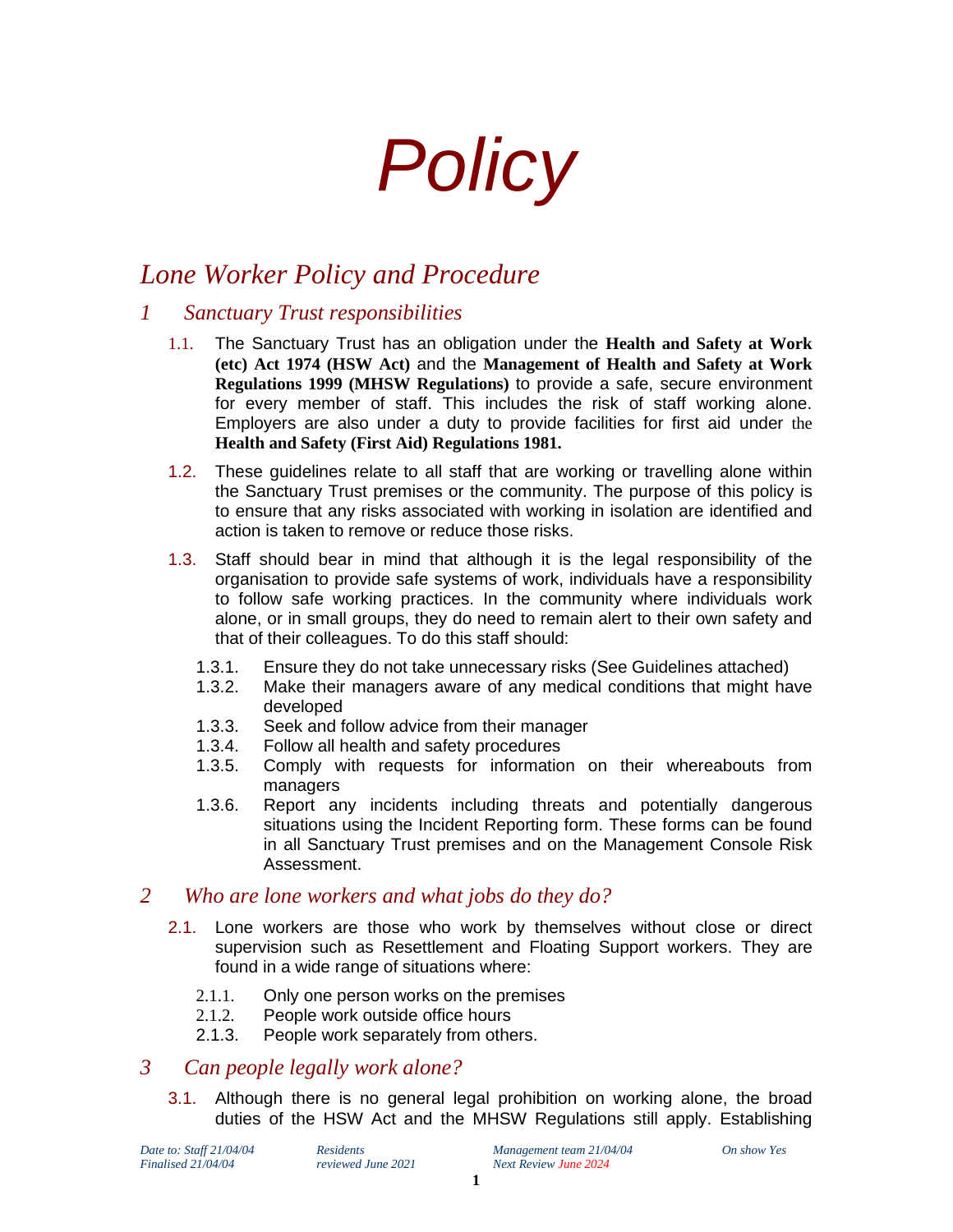safe working practices for lone workers is no different from organising the safety of other employees, except that lone workers do face particular problems.

#### *4 Can the risks of the job be adequately controlled by one person?*

- 4.1. Lone workers should not be more at risk than other employees. This may require extra risk-control measures. Precautions should take account of normal work and foreseeable emergencies, e.g. fire, equipment failure, illness and accidents. Managers should ask questions such as:
	- 4.1.1. Does the workplace present a special risk to the lone worker?
	- 4.1.2. Is there a safe entrance and exit?
	- 4.1.3. If equipment is involved, can one person safely handle the work?
	- 4.1.4. If the work involves handling/lifting objects, is it too much for one person working alone?
	- 4.1.5. Are women especially at risk if they work alone?
	- 4.1.6. Are young workers especially at risk if they work alone?
	- 4.1.7. Are men especially at risk if they work alone?

#### *5 What training is required to ensure competency in safety matters?*

- 5.1. Training is especially important where there is limited supervision. Training may be critical to:
	- 5.1.1. Help avoid panic reactions in unusual situations
	- 5.1.2. Ensure that lone workers are sufficiently experienced to understand any risks and precautions fully.
	- 5.1.3. That staff are competent to deal with new or unusual circumstances or where incidents occur that go beyond the scope of the training. Under such circumstances staff should be instructed to stop work and seek advice from their supervisor/manager.

#### *6 How will the person be supervised?*

- 6.1. Although lone workers cannot be constantly supervised it is still the line manager's duty to ensure their health and safety at work protected. This could be done through:
	- 6.1.1. Regular contact between the lone worker and another member of staff by telephone
	- 6.1.2. Checks that a lone worker has returned to their base or home on completion of their task.

#### *7 What happens if a person becomes ill, has an accident, or there is an emergency?*

- 7.1. A risk assessment should identify foreseeable emergencies. The line manager/Project Manager should then ensure that:
	- 7.1.1. Emergency procedures should be established and employees trained in them
	- 7.1.2. Information about a dangerous situations/areas should be given to lone workers
	- 7.1.3. Staff should have access to first aid facilities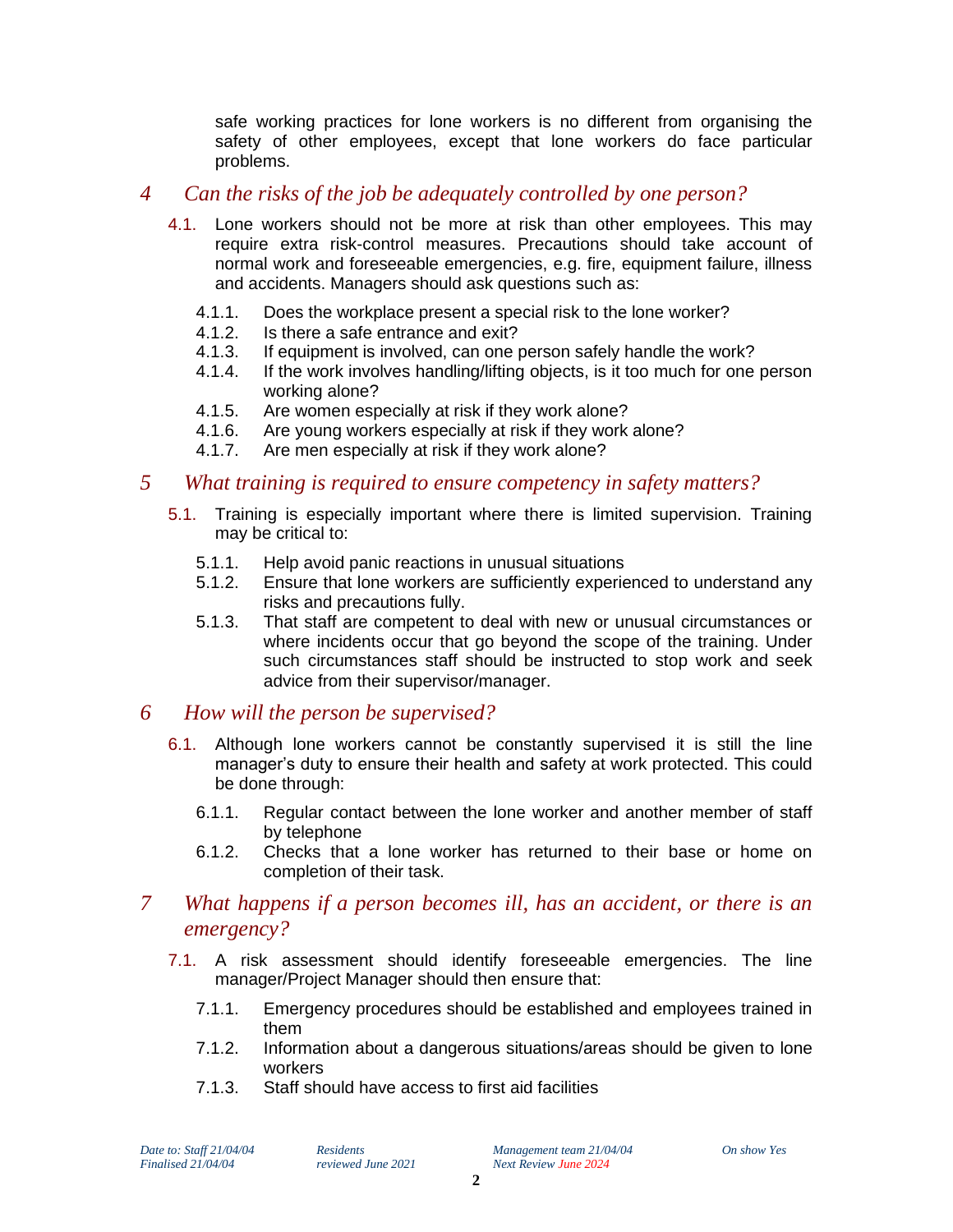- 7.1.4. Mobile workers should carry a first-aid kit suitable for treating minor injuries
- 7.1.5. The risk assessment may indicate that lone workers need training in first aid
- 7.1.6. The risk assessment may also conclude that lone workers require other items of equipment such as torches, personal alarms or a mobile phone.

#### 7.2. To minimise risks Sanctuary Trust will:

- 7.2.1. Ensure that operational policies, systems and guidance are put in place to minimise general risk
- 7.2.2. Inform all staff, other involved parties and the Sanctuary Trust Risk Manager of any potential risk
- 7.2.3. Ensure that staff leave a daily or weekly programme giving their whereabouts and contact number with an appropriate member of staff. Managers should also be able to access this information should the need arise
- 7.2.4. Support staff in the realistic assessment of risk
- 7.2.5. Take action to eliminate, minimise or transfer the risk
- 7.2.6. Ensure that in a difficult situation staff may be accompanied by another member of staff
- 7.2.7. Talk to employees and their safety representatives to ensure that all relevant hazards have been identified and appropriate controls chosen. (Consultation with employees and their representatives on health and safety matters is a legal duty);
- 7.2.8. Put control measures in place including instruction, training, supervision, protective equipment etc. Managers should take steps to ensure that control measures are used and review the risk assessment from time to time to ensure that it is still adequate.

#### *8 Staff guidelines (These guidelines are not exhaustive but provide examples of the types of actions which contribute towards a safe working environment).*

- *8.1. On Site*
	- 8.1.1. When dealing with awkward and difficult, even aggressive customers, the aggression being physical, verbal or both, an appeasing, placating or tempering course of action or procedure must be called upon.
	- 8.1.2. Always stay safe by keeping residents at a distance and in the view of other people to avoid abuse allegations. (ACP training must be followed)
	- 8.1.3. The staff member must immediately assess the risk of danger to him or herself.
	- 8.1.4. Avoid putting yourself in danger wherever possible, constantly reviewing the situation as it changes and making new assessments, being prepared to quickly change any course of action made in dealing with the incident.
	- 8.1.5. Simultaneously an assessment must be made of any danger or impending danger to other persons in the immediate vicinity.
	- 8.1.6. To sum up, an employed worker, volunteer or manager dealing with a volatile or potentially volatile situation where there is the potential for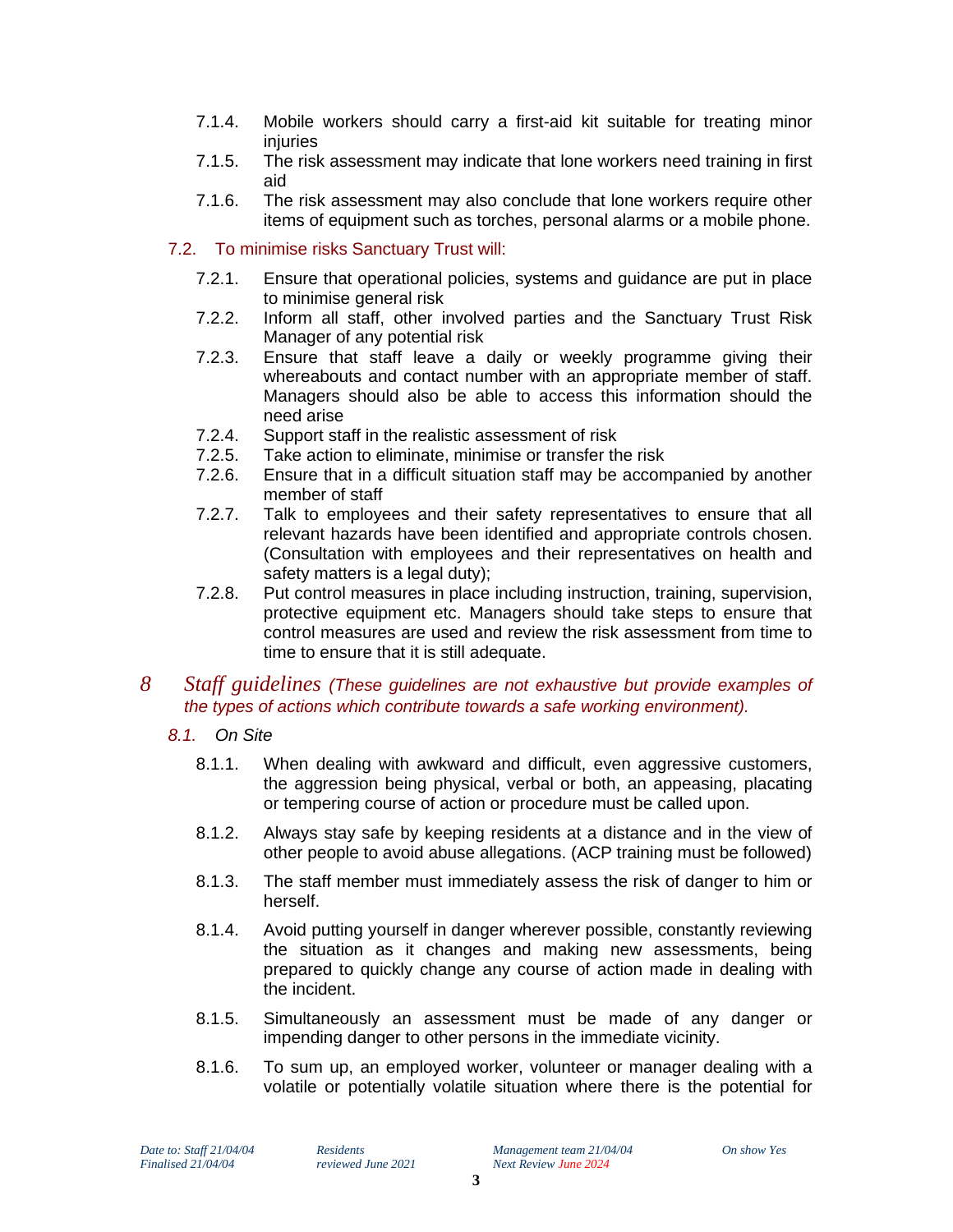physical or verbal violence or abuse or alleged abuse must asses the danger and revue the situation consistently and constantly.

- 8.1.7. After the initial risk assessment, if the situation is considered too dangerous to get involved, it is necessary to follow self-preservation procedures and techniques, especially on single cover.
- 8.1.8. A safe place must be sought such as an office or the kitchen where the doors are lockable and there is access to a telephone and the alarm sounded to summon help (personal attack or panic alarm).
- 8.1.9. A panic alarm system is in use in all projects that calls the police through a call centre. For all other incidents that are not defused by sounding a personal attack or panic alarm or other means the police must be called using the emergency number 999 if it is felt this is necessary.
- 8.1.10. Staff and volunteers must avoid approaching dangerous situations alone.
- 8.1.11. It is necessary to summon the help of another staff member or official volunteer. If time allows it is important to have a period of consultation with another work colleague on how to approach the situation.
- 8.1.12. The person on call must be contacted if time allows.
- 8.1.13. It is imperative that staff only get involved if the situation can be confidently managed safely. Experience should carry some bearing in this.
- 8.1.14. The help of a resident must not be called upon unless it is inhumane not to do so, (a case of life or death).
- 8.1.15. If a public-spirited person offers assistance it is not necessary to refuse the offer of help but a confident level of command and control of the situation must be kept as much as possible.
- 8.1.16. (Proverbs 15. verse 1). Staff and volunteers must remember to be part of the solution and not part of the problem.
- 8.1.17. A calm conduct must be maintained at all times, however, it may be necessary to use firm verbal commands to uphold authority.
- 8.1.18. It is important that this is done without being threatening, tempering the authoritarian approach as the situation calms.
- 8.1.19. Time should be taken at first if necessary to attain composure and maintain that composition.
- 8.1.20. It is imperative that staff are aware of their own and the residents' frustration that may lead to a loss of temper resulting in shouting or raising of the voice excessively as working at such a high stress levels can put staff and volunteers at risk by losing composure and self control and aggravating the situation.
- 8.1.21. In the decision making process, all other options must be exhausted to be certain that this course of action is necessary such as: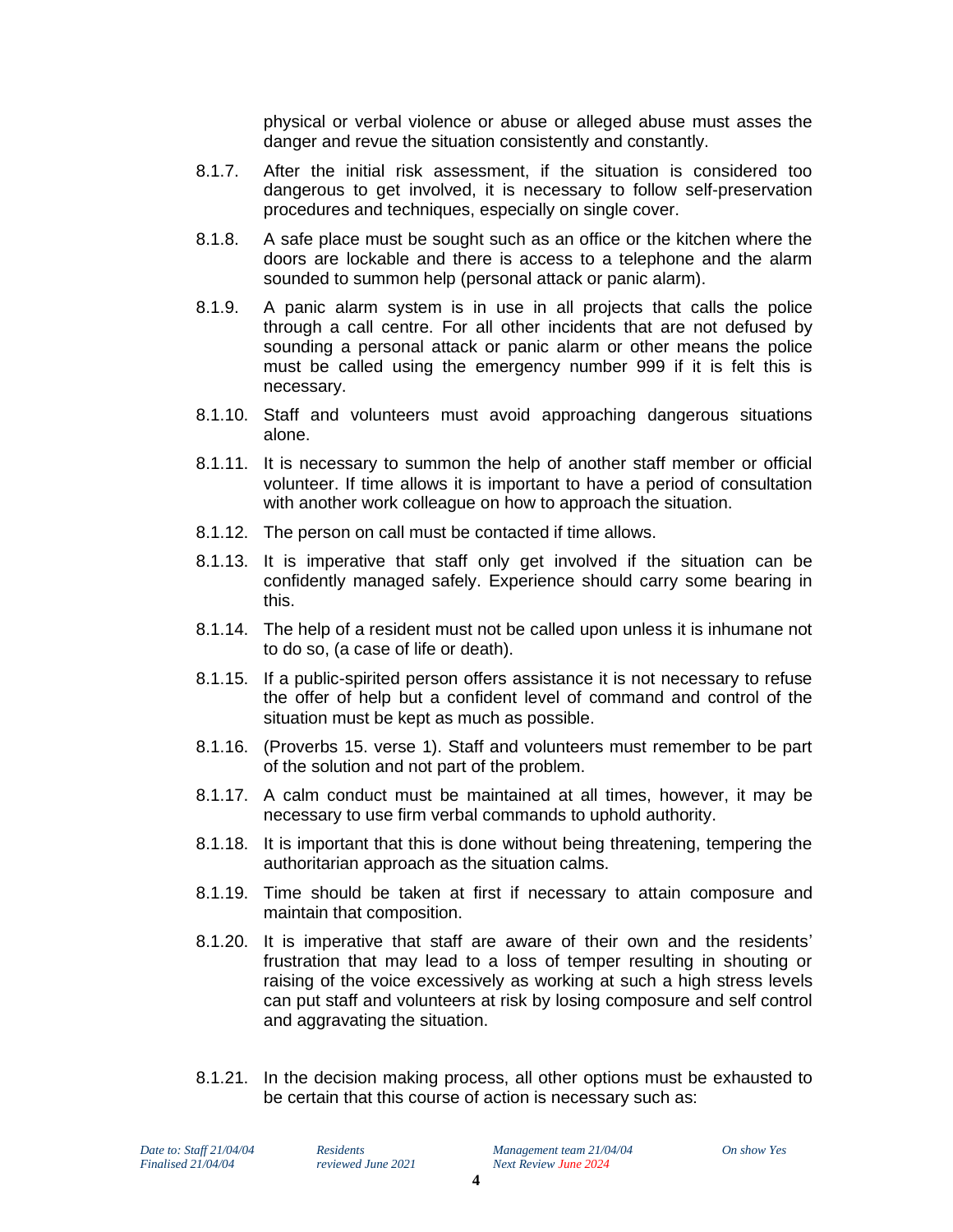- restraining a person because the situation could escalate and it is in the interest and safety of others
- not restraining would increase the risk of harm or damage
- 8.1.22. Such action would be at the discretion of the staff member, However, this course of action will almost certainly increase the risk for the staff member who should be considering his/her safety at all times, especially when on single cover.

#### *8.2. Off Site*

- 8.2.1. Before setting out be aware of the weather forecast and do not risk being caught up in bad weather conditions
- 8.2.2. Ensure that the vehicle has sufficient petrol and is well maintained
- 8.2.3. Allow yourself sufficient time for your journey so that you are not rushing
- 8.2.4. Make sure that you have all the equipment required for the procedures that you are to carry out
- 8.2.5. Drive with bags, client notes and equipment hidden so that you are not seen hiding them as you park
- 8.2.6. Maintain a weekly diary at base of all proposed visits
- 8.2.7. Ensure that colleagues can make contact with you if there are concerns. (*It is essential that if you change the programme you notify that colleague. A system must be in place whereby should a member of staff not arrive back within a reasonable time, and if they cannot be contacted, that their Manager is notified and the Police contacted if that is deemed the appropriate action)*
- 8.2.8. Make sure that any personal safety alarms, mobile phones are in working order and that you have your base number (or other as is appropriate) set up so that it can be rung by pressing one button
- 8.2.9. Obtain as much information as possible about clients and their families before the visit
- 8.2.10. If there is a known history of violence, threatened or actual, staff should discuss with their Manager whether they should see the client at the Sanctuary Head office or whether they should visit with a colleague
- 8.2.11. **ALWAYS** inform other colleagues of possible dangers
- 8.2.12. Ensure that a friend, relative or colleague is aware of the diary/log book held at their base.
- 8.2.13. Whilst travelling, do not display "on call" stickers or similar which will in any way identify you as a Support worker
- 8.2.14. Lock your door whilst driving
- 8.2.15. If you are followed try to get to a location where other people will be around, for example a petrol station.
- 8.2.16. For home visits, get information on the area to be visited and make sure you know where you are going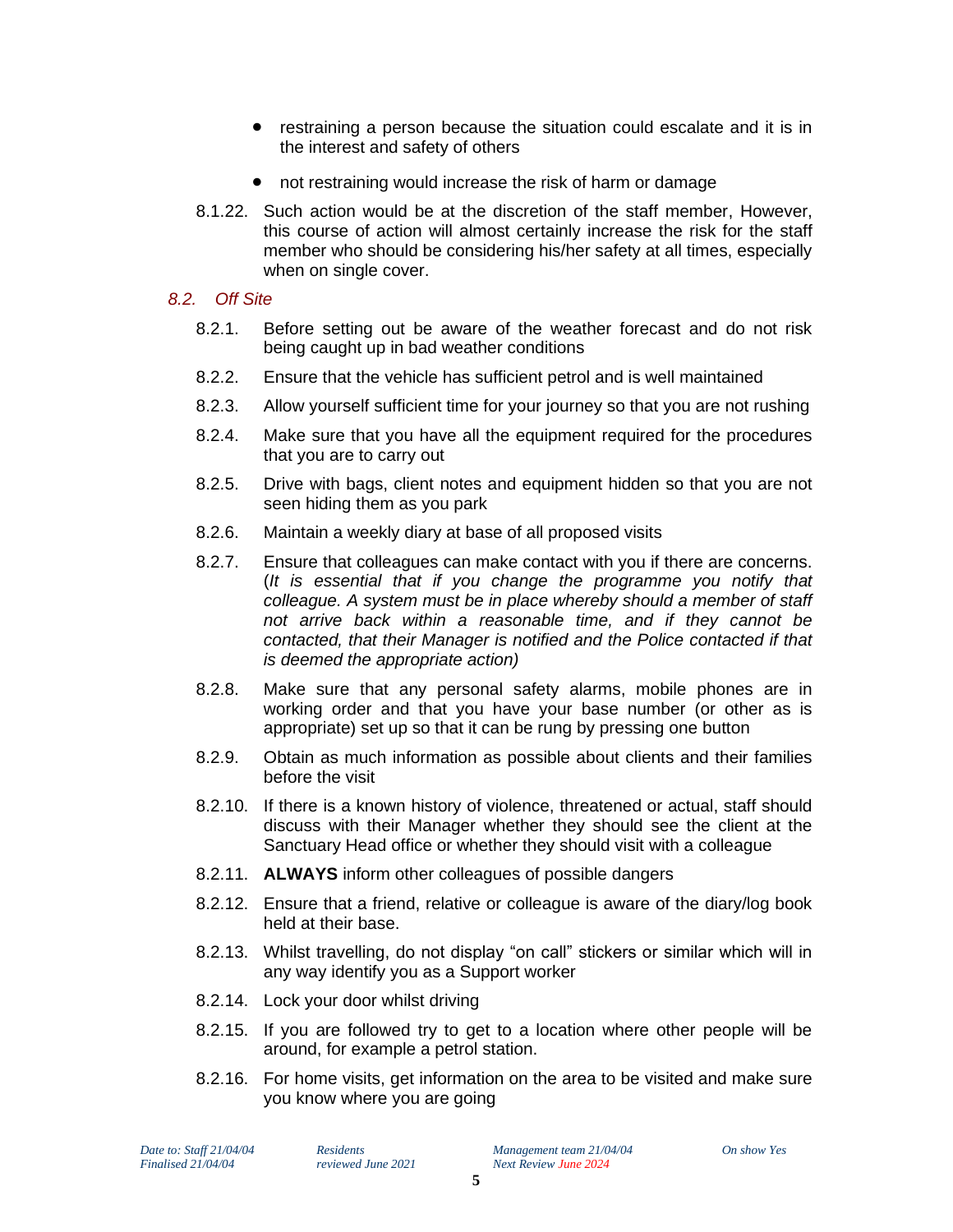- 8.2.17. Park as near as possible to the address to be visited
- 8.2.18. At night, park in a lighted area
- 8.2.19. Avoid as far as possible waste ground, isolated pathways and subways, especially at night
- 8.2.20. At night, ask the client to leave a prominent light burning to help you safely locate the house
- 8.2.21. If possible, schedule visits to problem areas for particular times of the day, such as the morning when parents are around taking children to school, and when drug activity and drunkenness should be minimised
- 8.2.22. Assess the situation as you approach. If you are in any way unhappy be prepared to abandon or postpone the visit. Do not compromise your own safety
- 8.2.23. Stand well clear of the doorway after ringing or knocking. Stand sideways so that you present a narrow, protected target
- 8.2.24. Do not enter the house if the person answering the door gives any cause for alarm i.e. if the client is not there, if a potentially dangerous relative is present, if they are drunk.
- 8.2.25. Always follow the occupants into a building
- 8.2.26. Maintain an escape route i.e. do not let the client get between you and the door
- 8.2.27. Ensure that any dogs are safely in another room before you enter
- 8.2.28. Treat clients courteously, remembering that you are a visitor in their home
- 8.2.29. If possible do not schedule a home visit for the last session of the day.
- 8.2.30. If an incident occurs put your own safety first. Leave a situation if you feel unsafe. Professional codes of conduct do not require you to jeopardise your own safety: it is better to leave and find an alternative way of providing support for the client
- 8.2.31. If the client is aggressive, but the aggression is not directed at you personally, allow them to "let off steam", then calm them and help them to think of ways of resolving their problems
- 8.2.32. Should a relative become agitated whilst you are visiting the client, divert attention, e.g. try suggesting they make a cup of tea.
- 8.2.33. Do not be confrontational
- 8.2.34. Ensure that you have attended the "Dealing with Aggression Training" and "Breakaway Technique Training". These provide information on how to handle difficult and threatening situations
- 8.2.35. Never use control and restraint techniques when working alone
- 8.2.36. Use a panic alarm only in situations where there is a clear escape route, and for surprise only
- 8.2.37. Call for assistance from the police or your team, as appropriate.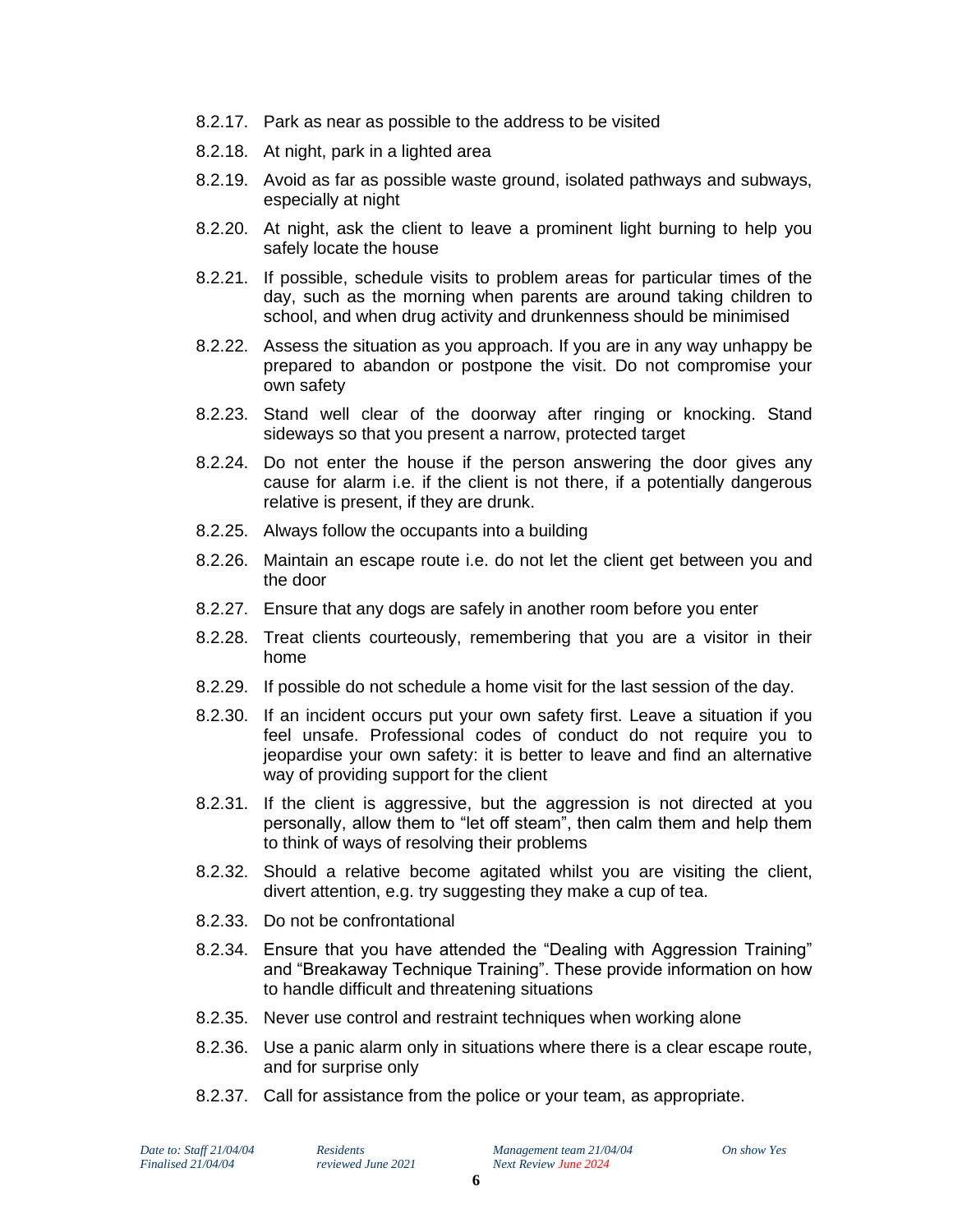- *9 The Sanctuary Trust should ensure that procedures/guidelines, appropriate to the nature of the workforce, are put in place for responding to incidents.* 
	- 9.1. After an incident has occurred, contact your manager and return to base. Allow yourself time to recover and if necessary seek practical support from colleagues. Even after minor incidents your feelings might be difficult to control. This is a perfectly natural reaction. If necessary – take time off
	- 9.2. Contact the police if appropriate and ask for debriefing and for further counselling if the post-trauma condition continues
	- 9.3. Share information with others who might visit and report the incident through the H&S procedures. Your manager may wish to investigate the incident further and may also wish to modify safety procedures for you and other staff for the future. It is also necessary to record any incident, so that you have a more secure basis for any legal redress relating to the incident.
	- 9.4. Staff are reminded that any change in personal details e.g. address: telephone number must be reported to their Manager.

#### *10 General*

- 10.1. Advice on stress is available to staff through:
- Staff members own GP
- Counsellor (referrals can be made through Sanctuary Management if required)

#### *11 Training*

- 11.1. Any member of staff who may work alone should attend training and seek regular updates in safety procedures to include (This is not an exhaustive list. Refer to your line manager and induction pack for available courses):
- Managing aggression and personal safety
- Breakaway techniques
- Health and safety awareness
- Annual fire safety course
- Moving and handling training
- 1<sup>st</sup> Aid at Work

# *12 Helpful policies and procedures*

- Health and Safety policy
- Violence procedures
- Bullying and harassment policy
- Equal opportunities guidance re harassment from service users
- On Call Procedures